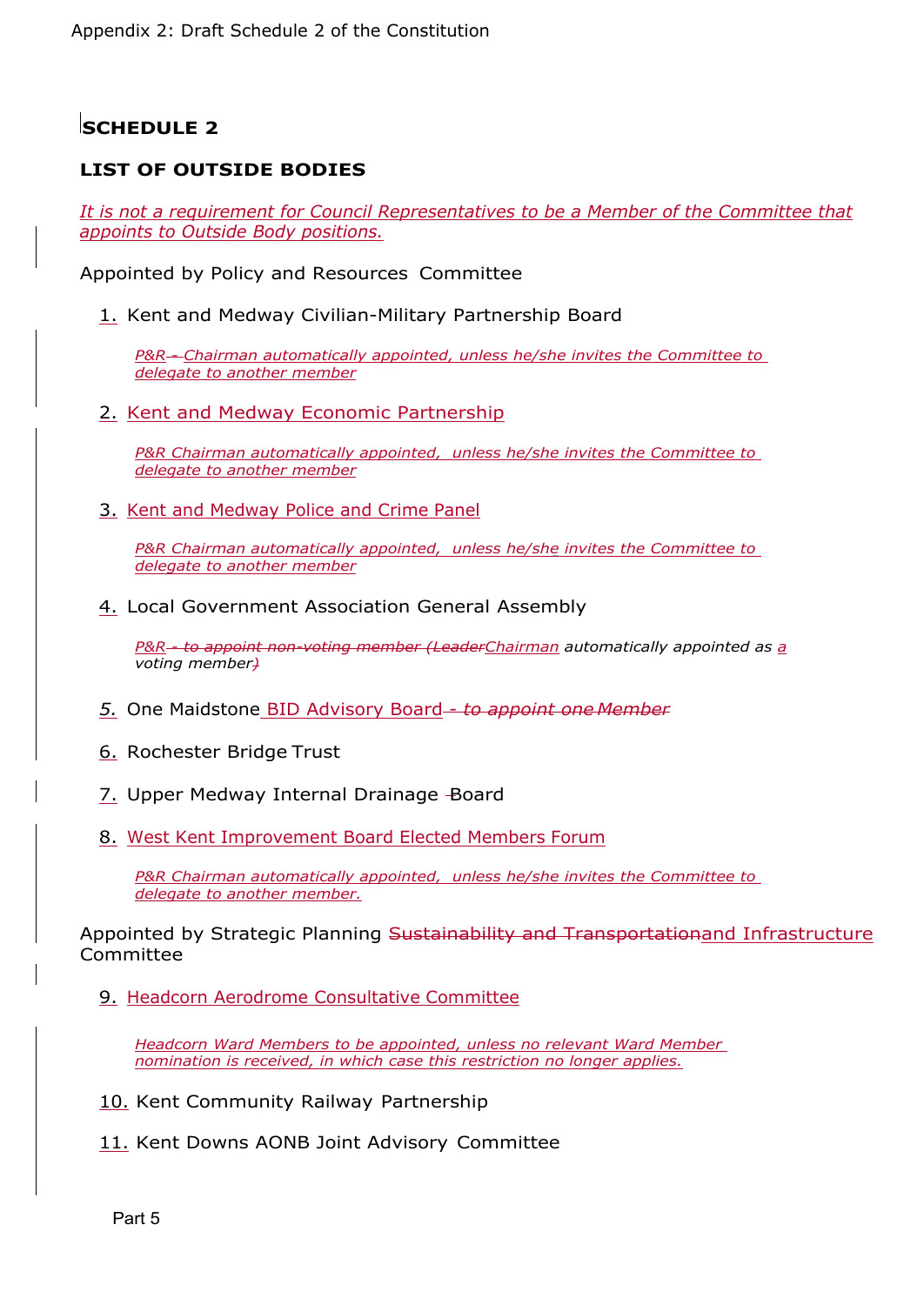Appendix 2: Draft Schedule 2 of the Constitution

1. Maidstone Cycling Forum

## 12.

13. Maidstone Quality Bbus- Partnership

*SPI Chairman automatically appointed*

- 2. Medway Valley Line Steering Group 14.
- 3. Parking and Traffic Regulations Outside London Adjudication Joint Committee ("PATROLAJC")
- 15.

4. South East Rail Passenger Group

Appointed by Communities, Housing and Environment Committee

- 16. Action with Communities in Rural Kent
- 17. Age UK
- 18. Allington Millennium Green Trust

*Bridge Ward Members to be appointed, unless no relevant Ward Member nomination is received, in which case this restriction no longer applies.*

- 19. Citizens Advice Bureau
- 20. Collis Millennium Green Trust

*High Street Ward Members to be appointed, unless no relevant Ward Member nomination is received, in which case this restriction no longer applies.*

- 21. Cutbush and Corrall Charity
- 22. Hayle Park Nature Reserve

*South Ward Members to be appointed, unless no relevant Ward Member nomination is received, in which case this restriction no longer applies.*

23. Howard de Walden Centre

*East and North Ward Members to be appointed, unless no relevant Ward Member nomination is received, in which case this restriction no longer applies.*

- 24. Maidstone Mediation Scheme
- 25. Relate West and Mid Kent
- 26. Vinters Valley Park Trust

*Boxley Ward Members to be appointed, unless no relevant Ward Member nomination is received,*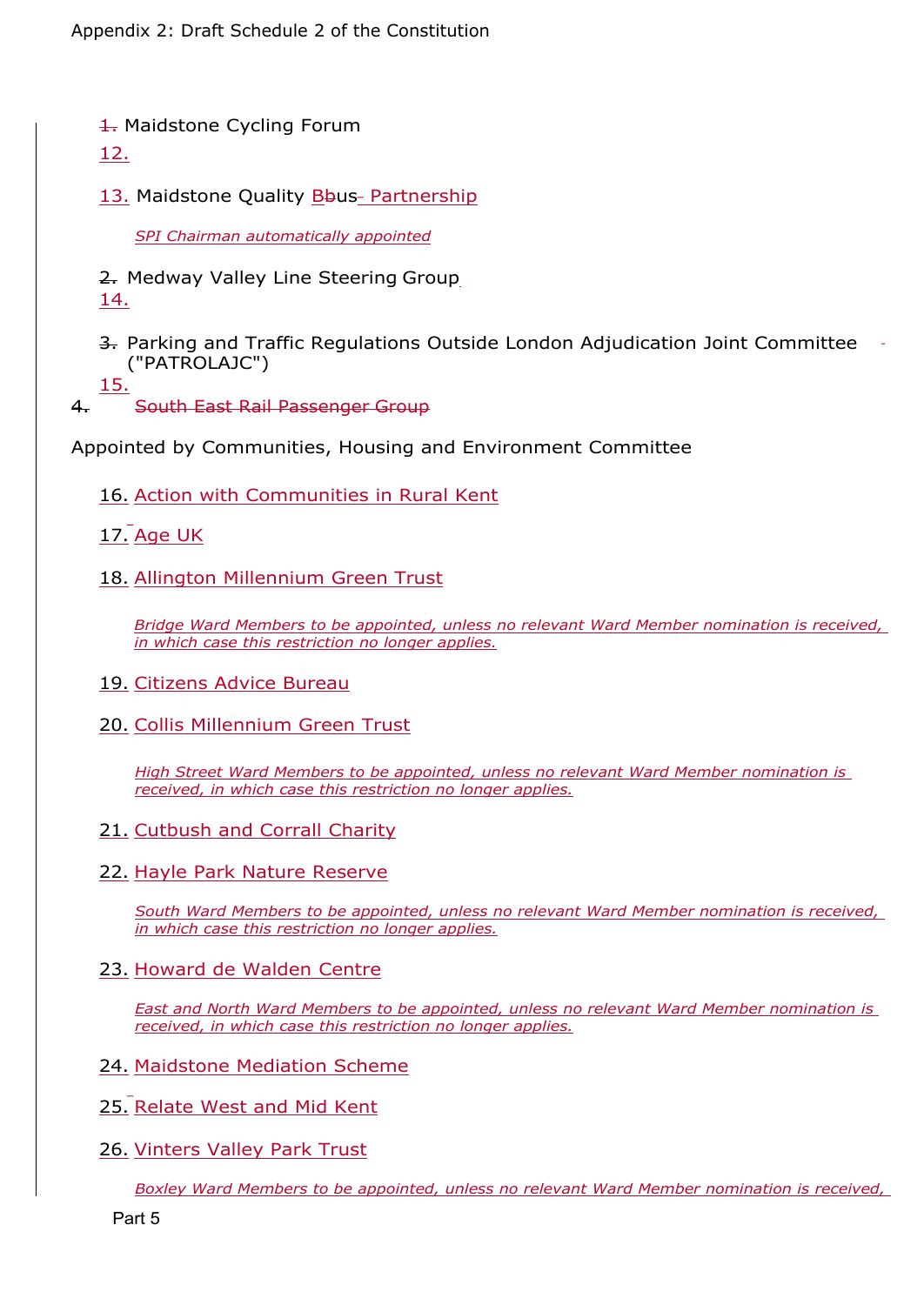*in which case this restriction no longer applies.*

KCC Health Overview & Scrutiny - *Chairman automatically appointed or Chairman*

*can delegate to another member*

Vinters Valley Park Trust - *appoint a Ward Member*

Collis Millennium Green Trust - one High Street Ward Member

Appointed by Economic Regeneration and Leisure Committee

27. 22.BBrenchley Charity

*ERL Chairman and Vice-Chairman automatically appointed*

28. Maidstone Area Arts Partnership

*ERL Chairman automatically appointed*

29. Maidstone Twinning Association

30. Maidstone Sea Cadets 23.Maidstone Area Arts Partnership 24.Maidstone/Beauvais Twinning Association 25.Maidstone Sea Cadets

Appointed by Democracy and General Purposes Committee

31. South East Employers

32. Maidstone Street Pastors Management Committee

*High Street Ward Members to be appointed, unless no relevant Ward Member nomination is received, in which case this restriction no longer applies.*

5. Relief in Need Charities Committee 26.South East Employers 33.

*Mayor automatically appointed "ex officio"*

Allington Millennium Green Trust - Allington Ward Member Headcorn Aerodrome Consultative Committee - Headcorn Ward Member Howard de Walden Centre - East and North Ward Members Hayle Park Nature Reserve - South Ward Member Maidstone Street Pastors Management Committee - *High Street Ward Member* Relief in Need Charities Kent and Medway Police and Crime Panel - *Leader automatically appointed or Leader to delegate to another member* Kent and Medway Economic Partnership - *Leader automatically appointed or Leader to delegate to*